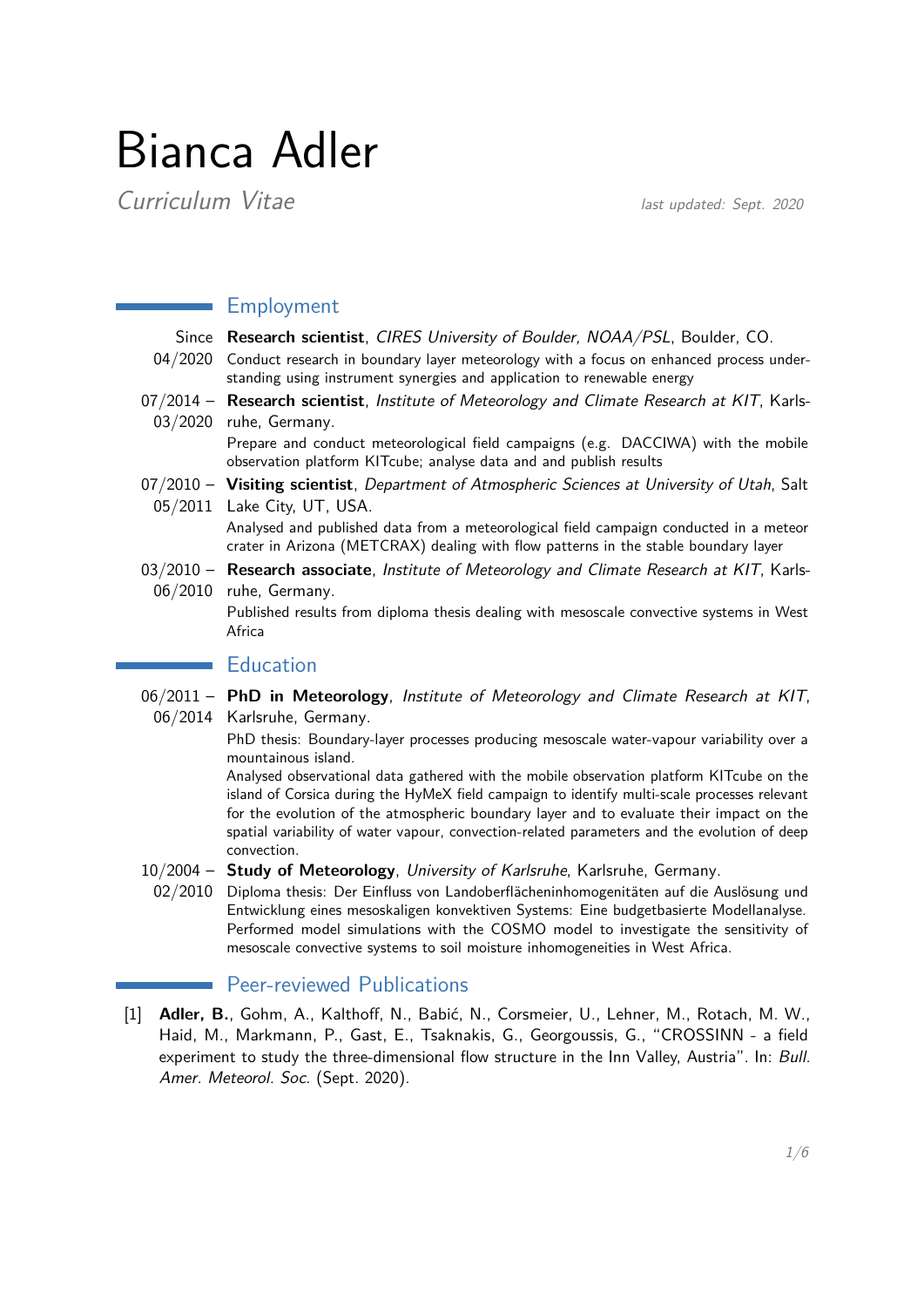- [2] **Adler, B.**, Kalthoff, N., Kiseleva, O., "Detection of structures in the horizontal wind field over complex terrain using coplanar Doppler lidar scans". In: Meteorol. Z. (July 2020).
- [3] Fersch, B., Senatore, A., **Adler, B.**, Arnault, J., Mauder, M., Schneider, K., Völksch, I., Kunstmann, H., "High-resolution fully coupled atmospheric–hydrological modeling: a crosscompartment regional water and energy cycle evaluation". In: Hydrology and Earth System Sciences 24.5 (2020), pp. 2457–2481.
- [4] Kalthoff, N., **Adler, B.**, Bischoff-Gauss, I., "Spatio-temporal structure of the boundary layer under the impact of mountain waves". In: Meteorol. Z. (July 2020).
- [5] Lohou, F., Kalthoff, N., **Adler, B.**, Babić, K., Dione, C., Lothon, M., Pedruzo-Bagazgoitia, X., Zouzoua, M., "Conceptual model of diurnal cycle of low-level stratiform clouds over southern West Africa". In: Atmos. Chem. Phys. 20.4 (2020), pp. 2263–2275.
- [6] Pedruzo-Bagazgoitia, X., Roode, S. R., **Adler, B.**, Babić, K., Dione, C., Kalthoff, N., Lohou, F., Lothon, M., Arellano, J. V.-G., "The diurnal stratocumulus-to-cumulus transition over land in southern West Africa". In: Atmos. Chem. Phys. 20.5 (2020), pp. 2735–2754.
- [7] Zouzoua, M., Lohou, F., Assamoi, P., Lothon, M., Yoboue, V., Dione, C., Kalthoff, N., **Adler, B.**, Babić, K., Pedruzo-Bagazgoitia, X., "Breakup of nocturnal low-level stratiform clouds during southern West African Monsoon Season". In: Atmos. Chem. Phys. (2020).
- [8] **Adler, B.**, Babić, K., Kalthoff, N., Lohou, F., Lothon, M., Dione, C., Pedruzo-Bagazgoitia, X., Andersen, H., "Nocturnal low-level clouds in the atmospheric boundary layer over southern West Africa: an observation-based analysis of conditions and processes". In: Atmos. Chem. Phys. 19.1 (2019), pp. 663–681.
- [9] **Adler, B.**, Kiseleva, O., Kalthoff, N., Wieser, A., "Comparison of convective boundary layer characteristics from aircraft and wind lidar observations". In: J. Atmos. Oceanic Technol. 36.7 (2019), pp. 1381–1399.
- [10] Babić, K., **Adler, B.**, Kalthoff, N., Andersen, H., Dione, C., Lohou, F., Lothon, M., Pedruzo-Bagazgoitia, X., "The observed diurnal cycle of low-level stratus clouds over southern West Africa: a case study". In: Atmos. Chem. Phys. 19.2 (2019), pp. 1281–1299.
- [11] Babić, K., Kalthoff, N., **Adler, B.**, Quinting, J. F., Lohou, F., Dione, C., Lothon, M., "What controls the formation of nocturnal low-level stratus clouds over southern West Africa during the monsoon season?" In: Atmos. Chem. Phys. 19.21 (2019), pp. 13489–13506.
- [12] Dione, C., Lohou, F., Lothon, M., **Adler, B.**, Babić, K., Kalthoff, N., Pedruzo-Bagazgoitia, X., Bezombes, Y., Gabella, O., "Low-level stratiform clouds and dynamical features observed within the southern West African monsoon". In: Atmos. Chem. Phys. 19.13 (2019), pp. 8979– 8997.
- [13] Deetz, K., Vogel, H., Knippertz, P., **Adler, B.**, Taylor, J., Coe, H., Bower, K., Haslett, S., Flynn, M., Dorsey, J., Crawford, I., Kottmeier, C., Vogel, B., "Numerical simulations of aerosol radiative effects and their impact on clouds and atmospheric dynamics over southern West Africa". In: Atmos. Chem. Phys. 18.13 (2018), pp. 9767–9788.
- [14] Emeis, S., Kalthoff, N., **Adler, B.**, Pardyjak, E., Paci, A., Junkermann, W., "High-resolution observations of transport and exchange processes in mountainous terrain". In: Atmos. 9.12 (2018).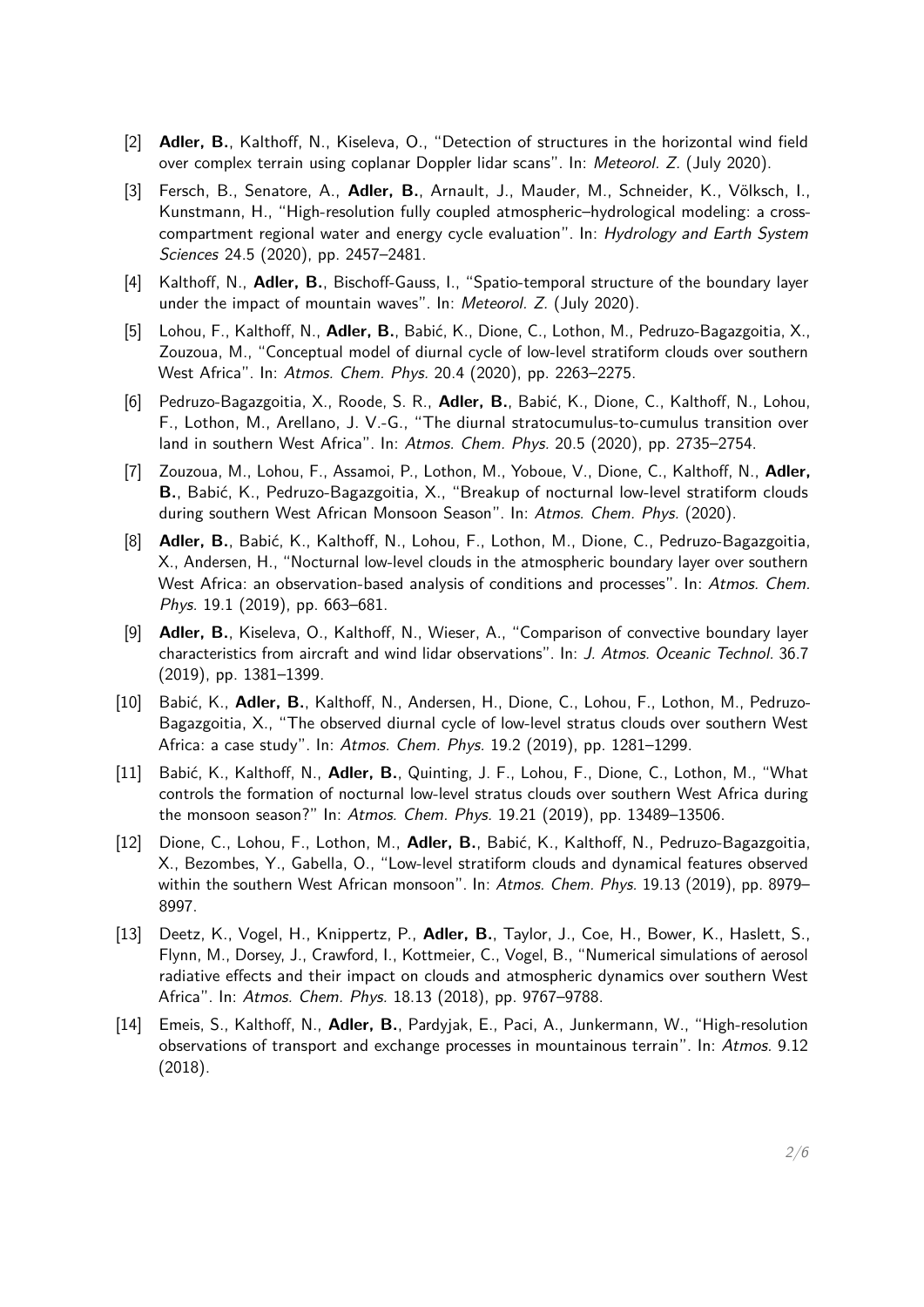- [15] Flamant, C., Knippertz, P., Fink, A., Akpo, A., BrooKs, B., CHiu, C., Coe, H., Danuor, S., Evans, M., JegeDe, O., Kalthoff, N., Konaré, A., Liousse, C., Lohou, F., Mari, C., Schlager, H., Schwarzenboeck, A., **Adler, B.**, Amekudzi, L., Aryee, J., Ayoola, M., BatenBurg, A., BessarDon, G., Borrmann, S., Brito, J., Bower, K., Burnet, F., Catoire, V., ColomB, A., DenJean, C., Fosuamankwah, K., Hill, P., Lee, J., Lothon, M., Maranan, M., Marsham, J., Meynadier, R., Ngamini, J.-B., Rosenberg, P., Sauer, D., Smith, V., Stratmann, G., Taylor, J., Voigt, C., Yoboué, V., "The dynamics-aerosol-chemistry-cloud interactions in west Africa field campaign". In: Bull. Amer. Meteorol. Soc. 99.1 (2018), pp. 83–104.
- [16] Kalthoff, N., Lohou, F., Brooks, B., Jegede, G., **Adler, B.**, Babic, K., Dione, C., Ajao, A., Amekudzi, L. K., Aryee, J. N. A., Ayoola, M., Bessardon, G., Danuor, S. K., Handwerker, J., Kohler, M., Lothon, M., Pedruzo-Bagazgoitia, X., Smith, V., Sunmonu, L., Wieser, A., Fink, A. H., Knippertz, P., "An overview of the diurnal cycle of the atmospheric boundary layer during the West African monsoon season: results from the 2016 observational campaign". In: Atmos. Chem. Phys. 18.4 (2018), pp. 2913–2928.
- [17] Kirshbaum, D., **Adler, B.**, Kalthoff, N., Barthlott, C., Serafin, S., "Moist orographic convection: Physical mechanisms and links to surface-exchange processes". In: Atmos. 9.3 (2018), p. 80.
- [18] Pantillon, F., Wieser, A., **Adler, B.**, Corsmeier, U., Knippertz, P., "Overview and first results of the Wind and Storms Experiment (WASTEX): a field campaign to observe the formation of gusts using a Doppler lidar". In: Adv. Sci. Res. 15 (2018), pp. 91–97.
- [19] Serafin, S., **Adler, B.**, Cuxart, J., Wekker, S. D., Gohm, A., Grisogono, B., Kalthoff, N., Kirshbaum, D., Rotach, M., Schmidli, J., Stiperski, I., Večenaj, Ž., Zardi, D., "Exchange processes in the atmospheric boundary layer over mountainous terrain". In: Atmos. 9.3 (2018), p. 102.
- [20] Whiteman, C. D., Lehner, M., Hoch, S. W., **Adler, B.**, Kalthoff, N., Haiden, T., "Katabatically Driven Cold Air Intrusions into a Basin Atmosphere". In: J. Appl. Meteor. Climatol. 57.2 (2018), pp. 435–455.
- [21] Whiteman, C., Lehner, M., Hoch, S., **Adler, B.**, Kalthoff, N., Vogt, R., Feigenwinter, I., Haiden, T., Hills, M., "The nocturnal evolution of atmospheric structure in a basin as a larger-scale katabatic flow is lifted over its rim". In: J. Appl. Meteor. Climatol. 57.4 (2018), pp. 969–989.
- [22] **Adler, B.**, Kalthoff, N., Gantner, L., "Nocturnal low-level clouds over southern West Africa analysed using high-resolution simulations". In: Atmos. Chem. Phys. 17.2 (2017), pp. 899–910.
- [23] Wolf, B., Chwala, C., Fersch, B., Garvelmann, J., Junkermann, W., Zeeman, M. J., Angerer, A., **Adler, B.**, Beck, C., Brosy, C., Brugger, P., Emeis, S., Dannenmann, M., De Roo, F., Diaz-Pines, E., Haas, E., Hagen, M., Hajnsek, I., Jacobeit, J., Jagdhuber, T., Kalthoff, N., Kiese, R., Kunstmann, H., Kosak, O., Krieg, R., Malchow, C., Mauder, M., Merz, R., Notarnicola, C., Philipp, A., Reif, W., Reineke, S., Roediger, T., Ruehr, N., Schaefer, K., Schroen, M., Senatore, A., Shupe, H., Voelksch, I., Wanninger, C., Zacharias, S., Schmid, H. P., "THE SCALEX CAMPAIGN Scale-Crossing Land Surface and Boundary Layer Processes in the TERENO-preAlpine Observatory". In: Bull. Amer. Meteorol. Soc. 98.6 (2017), pp. 1217–1234.
- [24] **Adler, B.**, Kalthoff, N., "The impact of upstream flow on the atmospheric boundary layer in a valley on a mountainous island". In: Boundary-Layer Meteorol. 158.3 (2016), pp. 429–452.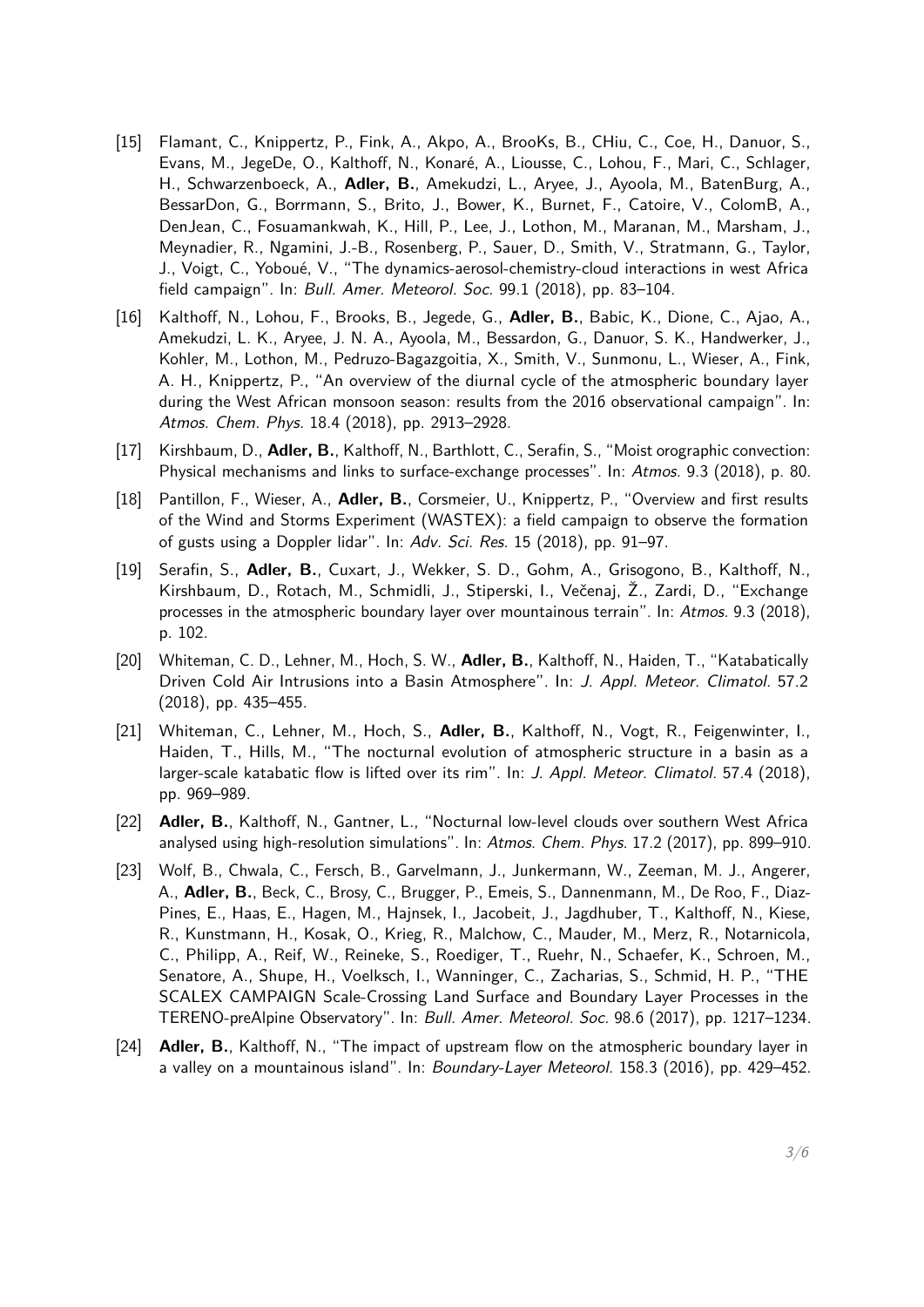- [25] **Adler, B.**, Kalthoff, N., Kohler, M., Handwerker, J., Wieser, A., Corsmeier, U., Kottmeier, C., Lambert, D., Bock, O., "The variability of water vapour and pre-convective conditions over the mountainous island of Corsica". In: Q. J. R. Meteorol. Soc. 142 (2016), pp. 335–346.
- [26] Barthlott, C., **Adler, B.**, Kalthoff, N., Handwerker, J., Kohler, M., Wieser, A., "The role of Corsica in initiating nocturnal offshore convection". In: Q. J. R. Meteorol. Soc. 142 (2016), pp. 222–237.
- [27] Lehner, M., Whiteman, C. D., Hoch, S. W., Crosman, E. T., Jeglum, M. E., Cherukuru, N. W., Calhoun, R., **Adler, B.**, Kalthoff, N., Rotunno, R., Horst, T. W., Semmer, S., Brown, W. O. J., Oncley, S. P., Vogt, R., Grudzielanek, A. M., Cermak, J., Fonteyne, N. J., Bernhofer, C., Pitacco, A., Klein, P., "The METCRAX II field experiment: a study of downslope windstorm-type flows in Arizona's meteor crater". In: Bull. Amer. Meteorol. Soc. 97.2 (2016).
- [28] **Adler, B.** "Boundary-Layer Processes Producing Mesoscale Water-Vapour Variability over a Mountainous Island". 12.01.02; LK 01. PhD thesis. 2014. 242 pp.
- [29] **Adler, B.**, Kalthoff, N., "Multi-scale Transport Processes Observed in the Boundary Layer over a Mountainous Island". In: Boundary-Layer Meteorol. 153.3 (2014), pp. 515–537.
- [30] Kalthoff, N., **Adler, B.**, Wieser, A., Kohler, M., Traeumner, K., Handwerker, J., Corsmeier, U., Khodayar, S., Lambert, D., Kopmann, A., Kunka, N., Dick, G., Ramatschi, M., Wickert, J., Kottmeier, C., "KITcube - a mobile observation platform for convection studies deployed during HyMeX". In: Meteorol. Z. 22.6 (2013), pp. 633–647.
- [31] Kalthoff, N., Traeumner, K., **Adler, B.**, Spaeth, S., Behrendt, A., Wieser, A., Handwerker, J., Madonna, F., Wulfmeyer, V., "Dry and moist convection in the boundary layer over the Black Forest - a combined analysis of in situ and remote sensing data". In: Meteorol. Z. 22.4 (2013), pp. 445–461.
- [32] **Adler, B.**, Whiteman, C. D., Hoch, S. W., Lehner, M., Kalthoff, N., "Warm-air intrusions in Arizona's meteor crater". In: J. Appl. Meteor. Climatol. 51.6 (2012), pp. 1010–1025.
- [33] **Adler, B.**, Kalthoff, N., Gantner, L., "Initiation of deep convection caused by land-surface inhomogeneities in West Africa: a modelled case study". In: Meteorol. Atmos. Phys. 112.1-2 (2011), pp. 15–27.
- [34] **Adler, B.**, Kalthoff, N., Gantner, L., "The impact of soil moisture inhomogeneities on the modification of a mesoscale convective system: An idealised model study". In: 101.1-2 (2011), pp. 354–372.
- [35] Kalthoff, N., Kohler, M., Barthlott, C., **Adler, B.**, Mobbs, S. D., Corsmeier, U., Traeumner, K., Foken, T., Eigenmann, R., Krauss, L., Khodayar, S., Di Girolamo, P., "The dependence of convection-related parameters on surface and boundary-layer conditions over complex terrain". In: 137 (2011), pp. 70–80.
- [36] Barthlott, C., Schipper, J. W., Kalthoff, N., **Adler, B.**, Kottmeier, C., Blyth, A., Mobbs, S., "Model representation of boundary-layer convergence triggering deep convection over complex terrain: A case study from COPS". In: 95.2-3 (2010), pp. 172–185.
- [37] Kalthoff, N., **Adler, B.**, Barthlott, C., Corsmeier, U., Mobbs, S., Crewell, S., Traeumner, K., Kottmeier, C., Wieser, A., Smith, V., Di Girolamo, P., "The impact of convergence zones on the initiation of deep convection: A case study from COPS". In: 93.4 (2009), pp. 680–694.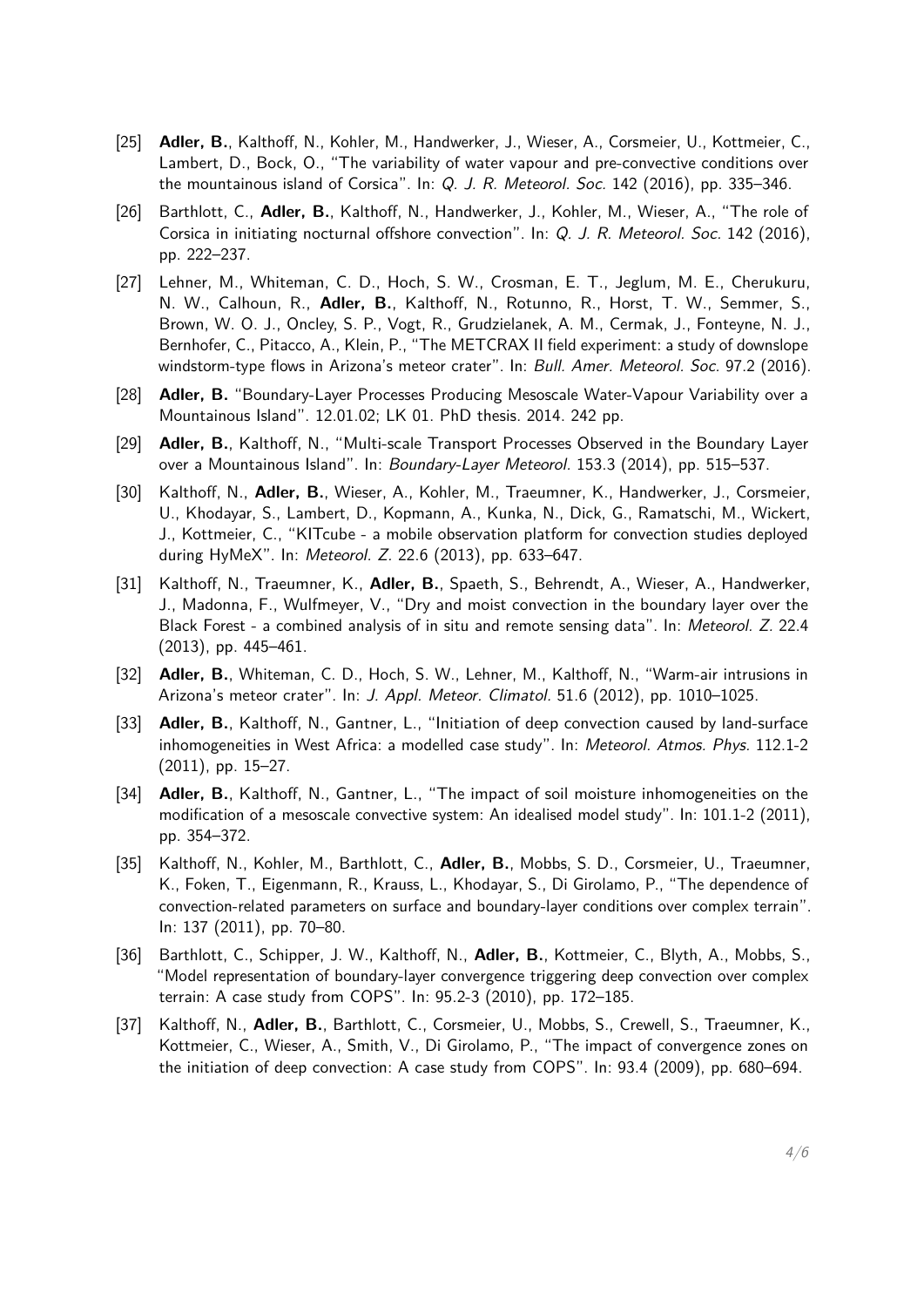#### **Awards and Scholarships**

- 06/2020 **Invited talk** at the National Renewable Energy Laboratory (NREL) in Boulder, CO
- 11/2017 **Invited speaker** at the graduate seminar of the Institute of Atmospheric and Cryospheric Sciences at the University of Innsbruck in Innsbruck, Austria
- 02/2017 **Invited speaker** at the International Conference on Meteorology and Climatology of the Mediterranean & Challenges in Meteorology in Zagreb, Croatia
- 10/2014 **Invited talk** at the Department of Atmospheric Sciences at the University of Utah, Salt Lake City, UT, USA
- 05/2011 **Best student oral presentation** at the "International Conference on Alpine Meteorology" in Aviemore, Scotland
- 02/2011 **Scholarship** by "Deutscher Akademischer Austauschdienstes (DAAD)" for a stay 04/2011 as a visiting scientist in Salt Lake City, UT, USA
- 07/2010 Scholarship by "Karlsruhe House of Young Scientists (KHYS)" for a stay as a 01/2011 visiting scientist in Salt Lake City, UT, USA
- 10/2008 **Award for an outstanding contribution** by a young scientist at the "7th Workshop of Convective and Orographically-Induced Precipitation Study (COPS)" in Strasbourg, France

### Service to international communities

- 2021 Session co-chair of the AMS annual meeting
- 2020 Session co-chair of the 19th Conference on Mountain Meteorology
- 2019 Member of the program committee of the 35th International Conference on Alpine Meteorology (ICAM) conference and session chair
- 2018 Member of the International Symposium for the Advancement of Boundary-Layer Remote Sensing (ISARS) scientific committee and session chair
- 2018 Co-convener at the EGU General Assembly of the session "Atmospheric processes in complex terrain" and session chair
- since 2017 Member of the (International Conference on Alpine Meteorology) ICAM steering committee
- since 2015 Reviewer for Quarterly Journal of the Royal Meteorological Society, Journal of Applied Meteorology and Climatology, Monthly Weather Review, Atmospheric Chemistry and Physics, Atmosphere, Frontiers in Earth Science

#### Languages

German mother tongue English fluent

#### Skills

<span id="page-4-0"></span>Operating Linux, Microsoft Windows system